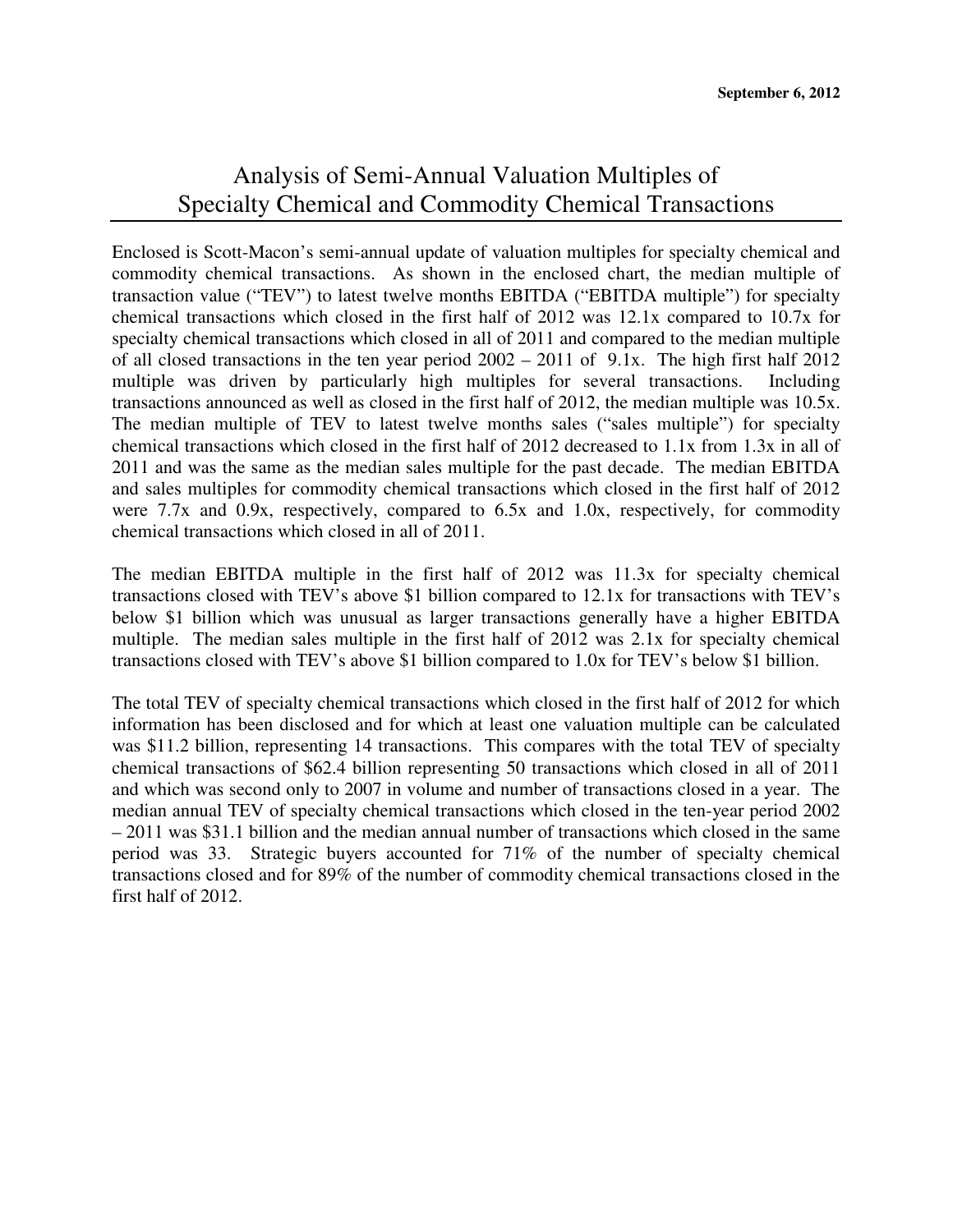## **COMPARISON OF MEDIAN CHEMICAL TRANSACTION MULTIPLES 2010-1H 2012**

|                                | <b>Sales</b> |      |         | <b>EBITDA</b> |              |         |
|--------------------------------|--------------|------|---------|---------------|--------------|---------|
|                                | 2010         | 2011 | 1H 2012 | 2010          | 2011         | 1H 2012 |
| <b>Specialty Chemicals</b>     |              |      |         |               |              |         |
| All Closed Transactions        | 0.8x         | 1.3x | 1.1x    |               | $9.5x$ 10.7x | 12.1x   |
| Over \$1 Billion               | 1.2x         | 1.6x | 2.1x    | 10.4x         | 10.9x        | 11.3x   |
| Under \$1 Billion              | 0.8x         | 1.2x | 1.0x    |               | $9.3x$ 10.4x | 12.1x   |
| <b>Commodity Chemicals</b>     |              |      |         |               |              |         |
| <b>All Closed Transactions</b> | 0.7x         | 1.0x | 0.9x    | 6.1x          | 6.5x         | 7.7x    |
| Over \$1 Billion               | 0.8x         | 1.3x | N/A     | 11.8x         | 11.9x        | N/A     |



 $0.5x$  0.7x

 $0.9x$ 

 $5.6x$ 

 $6.3x$ 

 $7.7x$ 

Under \$1 Billion